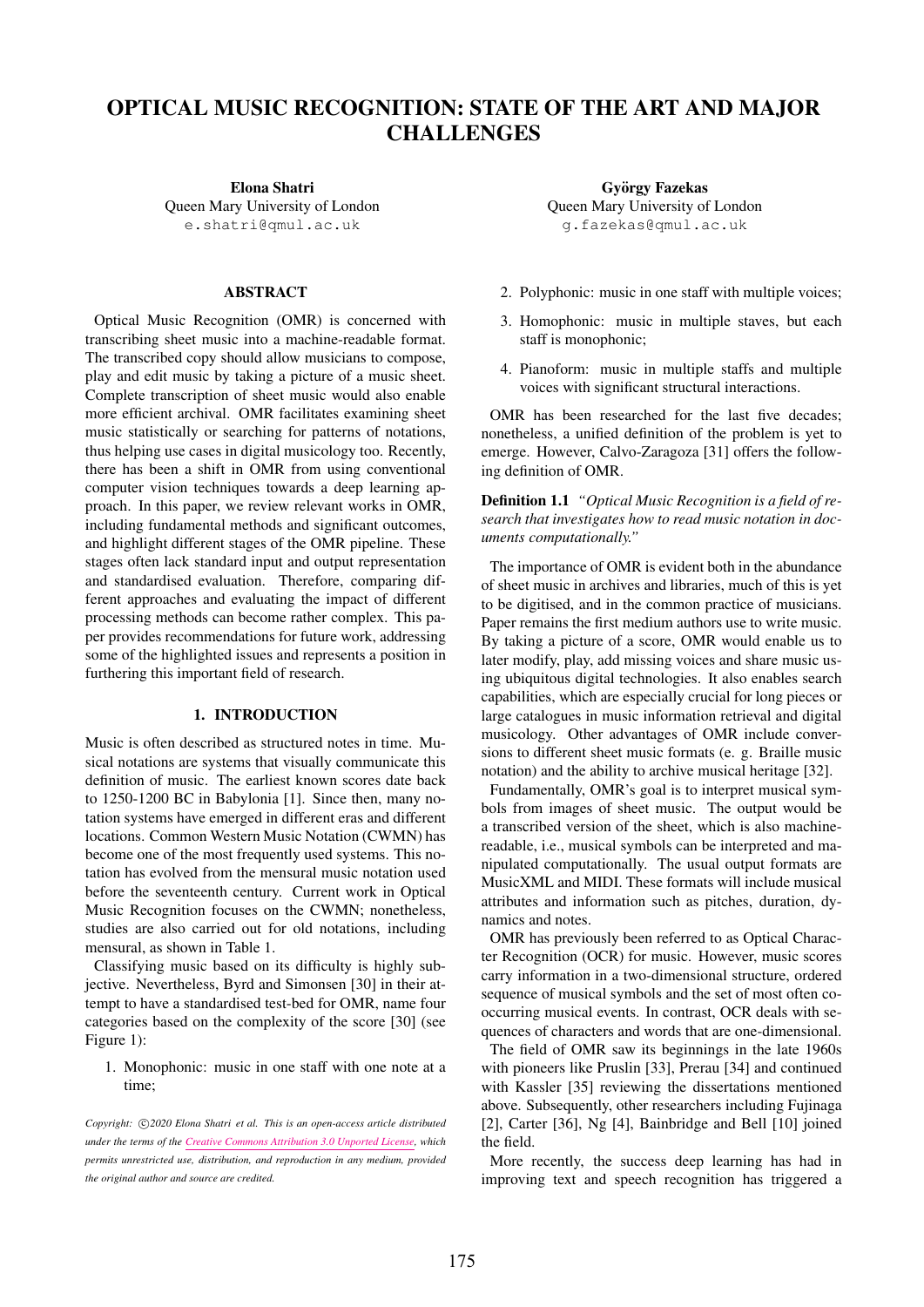| References                                                            | <b>CWMN</b> | Old | Typeset | <b>Handwritten</b> |
|-----------------------------------------------------------------------|-------------|-----|---------|--------------------|
| Fujinaga [2], Coüasnon et al. [3], Ng and Boyle [4], Chen et al.      |             |     |         |                    |
| [5], Vidal [6], Bui et al. [7], Huang et al. [8]                      |             |     |         |                    |
| Ng et al. [9], Bainbridge and Bell [10], Gocke [11], Rebelo et al.    |             |     |         |                    |
| [12], Fornés et al. [13], Pinto et al. [14], Hajič and Pecina [15],   |             |     |         |                    |
| Roy et al. [16], Pacha et al. [17], Tuggener et al. [18], Baró et al. |             |     |         |                    |
| [19, 20]                                                              |             |     |         |                    |
| Calvo-Zaragoza and Rizo [21], Wen et al. [22], Pacha and Eiden-       |             |     |         |                    |
| berger [23, 24], Calvo-Zaragoza et al. [25]                           |             |     |         |                    |
| Calvo-Zaragoza et al. [26, 27], Huang et al. [28], Tardón et al.      |             |     |         |                    |
| $[29]$                                                                |             |     |         |                    |

| Table 1: Studies conducted in CWMN (Common Western Music Notation), and old notations (used before the CWMN, |  |
|--------------------------------------------------------------------------------------------------------------|--|
| mostly mensural notations                                                                                    |  |



Figure 1: A visual representation of the four categories of music notations [30, 31]

paradigm shift in OMR as well. One of the most comprehensive reviews on OMR was written in 2012 by Rebelo et al. [37]. However, at that time, the field had not yet seen the emergence of machine learning approaches. This position paper aims to update on these approaches.

State of the art works in OMR perform well with digitally written monophonic music, but there is plenty of room for improvement when it comes to reading handwritten music and complex pianoform scores [21, 22, 23]. The difficulty thus increases with the complexity of the music notation.

## 2. OMR PIPELINE

The standard OMR pipeline given by Rebelo et al. [37] is depicted in Figure 2:

- 1. Image preprocessing;
- 2. Music symbol recognition;
- 3. Musical information reconstruction;
- 4. Construction of a musical notation model.

In the first stage, images of sheet music are subject to techniques such as noise removal, binarisation, de-skewing and blurring in order to make the rest of the OMR processes more robust. Subsequently, reference lengths, such as staff lines thickness and distances between them are calculated. Typically, the next stage is musical symbol recognition. This stage consists of staff line processing and musical symbol processing and ends with classification. Primitives of musical symbols will be used in the third stage in order to reconstruct semantic meaning. Finally, all retrieved information should be embedded in an appropriate output file. A summary of these stages and the particular image processing and machine learning techniques employed in each stage are summarised in Table 2.

## 3. IMAGE PREPROCESSING

Image preprocessing is a fundamental step in many computer vision tasks. The primary outcome of this stage is an adjusted image that is easier to manipulate. Most common image manipulations include enhancement, deskewing, blurring, noise removal and binarisation [2, 4, 39, 13, 29, 14, 26, 28, 22]. Image enhancement can include filters and adjusting the contrast or brightness for optimal object detection. De-skewing eliminates skewness and helps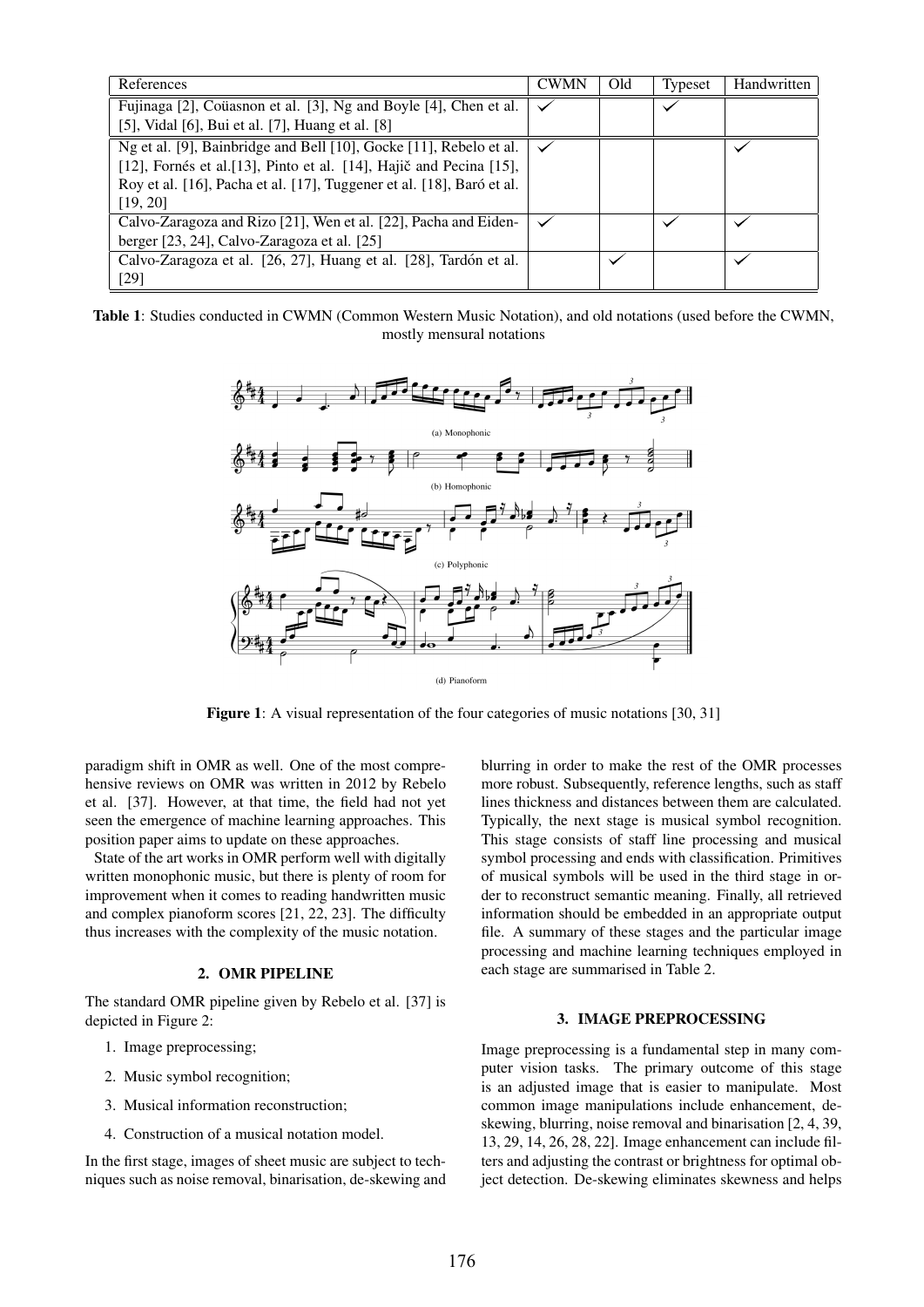

Figure 2: Conventional OMR pipeline

| Stage               | <b>Related Work</b>                                                                                 |
|---------------------|-----------------------------------------------------------------------------------------------------|
| Image preprocess-   | Fujinga [2, 38], Ng and Boyle [4], Fornés et al [39, 13], Tardón et al. [29], Pinto et al. [14],    |
| ing                 | Calvo-Zaragoza et al. [26], Huang et al. [28], Wen et al. [22], Ridler et al. [40], Gocke [11],     |
|                     | Ballard [41], Bainbridge and Bell [42], Cardoso et al. [43], Dalitz et al. [44]                     |
| Symbol Recogni-     | Mahoney [45], Prerau [34], Tardón et al. [29], Pacha [46], Rebelo et al. [12], Ng and Boyle         |
| tion                | [4], Choudhury et al. [47], Bainbridge and Bell [10], Fornés et al. [39, 13], Huang et al. [28]     |
|                     | Fujinaga [2], Wen et al. [22], Pacha et al. [17, 24], Chen et al. [5], Gocke [11], Miyao and        |
|                     | Nakano [48], Yun et al. [49]                                                                        |
| Musical Informa-    | Prerau [34], Pacha et al. [50, 51], Roy et al. [16], Bainbridge and Bell [10], Coüasnon et al. [3], |
| Reconstruc-<br>tion | Ng and Boyle [4], Baró et al. [52, 19] Calvo-Zaragoza et al. [21, 25, 27]                           |
| tion                |                                                                                                     |
| Musical Notation    | Droettboom et al. [53], Chen et al. [5], Choudhury et al. [47], Ng et al. [9], Tardón [29],         |
| Model               | Bainbridge and Bell [10], Huang et al. [28]                                                         |

Table 2: Summary of the studies carried in each of the OMR pipeline stages

in obtaining a more appropriate view in the object detection stage. Most of the digital images during the acquisition, transmission or processing are subject to noise. Both colour and brightness contain signals that carry random noise. Depending on the features of the image, different types of filters are used to remove some of the noise. During the process of binarisation, images are analysed to decide what is noise and what constitutes useful information for the task. Techniques to choose a binarisation threshold include global and adaptive methods. A global threshold is typically determined for the whole image, while for the adaptive threshold, local information in the image should be considered. Ng et al. [4] adapt the global threshold proposed by Ridler and Calvard [40]. While adaptive threshold is used in several more recent OMR studies too [13, 39, 11].

Gocke's [11] pipeline starts with a Gaussian filter, thenceforth a histogram on each colour channel is built. Then, the image is rotated to find the best angle that maximises horizontal projections. The image is then segmented into smaller 30x30 pixels, and a local threshold is found for each tile. Following threshold selection, all elements smaller than 4 pixels in diameter are removed, making the image clearer. The image is finally ready for staff-removal and symbol recognition. Local thresholding in this case yielded better results than the global one.

Similarly, in Fornés et al. [13] binarisation is followed by de-skewing using the Hough Transform [41]. A coarse approximation of the staff lines is obtained using median filters with horizontal masks to reconstruct the staff lines later. However, in this process, some residual colour information is retained, especially where the lines intersect with musical symbols, hence, some noise is still left. This approach is not robust to damaged paper.

Pinto et al. [14] propose a content-aware binarisation method for music scores. The model captures contentrelated information during the process from a greyscale image. It also extracts the staff line thickness and the vertical line distance in staff to guide binarisation. This algorithm tries to find a threshold that maximises the extracted content information from images. However, the performance hugely depends on the document characteristics, limiting performance across different documents.

Calvo-Zaragoza and Gallego [54, 55] propose using selectional auto-encoders [56] to learn an end-to-end transformation for binarisation. The network activation nodes indicate the likelihood of whether pixels are foreground or background pixels. Ensuing training, documents are parsed through the model and binarised using an appropriate global threshold. This approach performs better than the conventional binarisation methods in some document types. Nonetheless, errors happen around foreground strokes and are emphasised along edges of the input windows, due to the lack of context in the neighbourhood.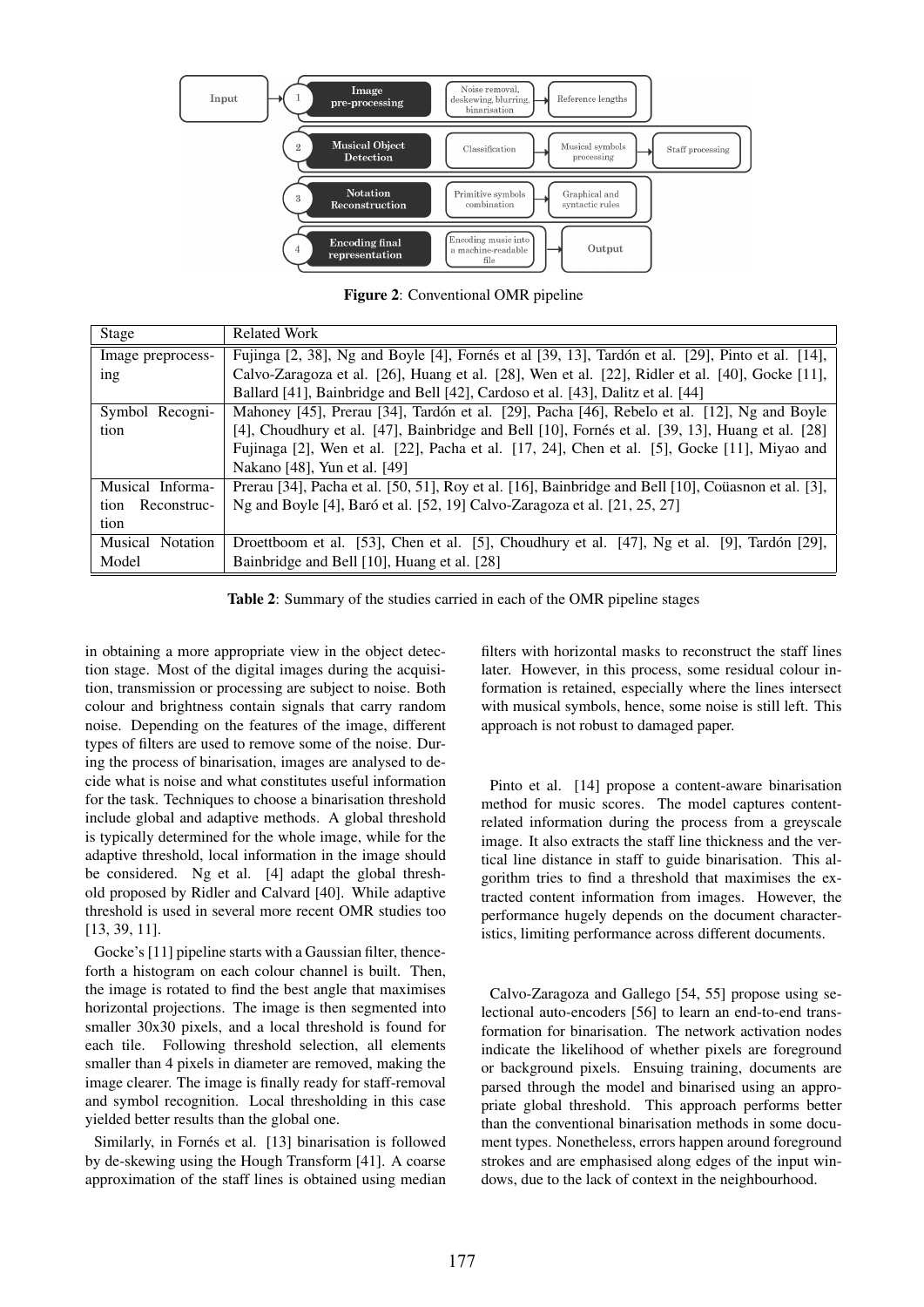## 4. MUSIC SYMBOL RECOGNITION

The next stage typically constitutes dealing with musical symbol recognition. Here, the three main steps are staff processing, isolating music notations and finally, classification. Usually, staff lines are isolated first, then detected and finally removed from the images. The model then isolates the remaining notations as primitive elements. These are later used to extract features and feed those features to train the classifier.

## 4.1 Staff processing

Staff lines are a set of five horizontal paths from one side of the music score to the other. Each line and gap represent a different pitch. For better object detection, the question of staff line removal has been of prime importance. Researchers take two different approaches; one is only detecting and isolating them, while the other approach goes one step further in removing them.

While in printed sheet music, staff lines are straight, parallel and horizontal, in handwritten scores, these lines might be tilted, curved and may not be parallel at all. These lines might also look curved or skewed depending on the image skew angle [12] or the degradation of the paper. The model needs to separate staff lines from actual music objects. Since the lines overlap with musical objects, simply cutting and removing them degrades the notes and make them harder to recognise, further limiting performance.

Consequently, an increasing number of studies take the approach of removing the staff lines in a more intelligent fashion [4, 47, 57, 10, 39, 13, 29, 28, 22]. In this section, we outline typical staff line processing approaches. Blostein and Baird [57] suggests using horizontal projections of the black pixels and finding their maxima. The drawback is that the method only considers horizontal straight lines. In order to deal with non-horizontal, the process is followed with image rotations and choosing an angle with a higher maxima.

Rebelo et al. (2007) [12] consider staff lines to be the shortest path between two horizontal page margins if those paths have black pixels throughout the entire path. The height between every two lines is first estimated and later used as a reference length for the following operations. Upon choosing an estimation, using the Dijkstra algorithm [58], the shortest path between the leftmost pixel and the rightmost pixel is found. Their method is robust to lines with some curvature and discontinuity since it follows continuous paths connecting line ends from both sides. However, this algorithm may sometimes retain paths that do not follow the staff line. This happens when there is a higher density of beamed notes, and the estimated path follows the beams or when the staff lines are very curved.

Cardoso et al. [43] propose stable paths, considering the sheet music image as a graph. The staff lines in the graph are the less costly paths between the left and right margins. Subsequently, the model should differentiate between score pixels and staff line pixels. This model is robust to discontinuities, skewness, curvature in staff lines and onepixel thin staff lines. Both the shortest path and stable paths give a similar false detection rate of 1.4% and 1.3% respectively. However, the stable path approach is five times faster. This technique is often used in the preprocessing stage [27].

Another study [7] uses stable paths approach to extract staff line skeletons. Then, the line adjacency graph (LAG) [59] is used to cluster pixel runs generated from run-length encoding (RLE) of the image [60]. The last step involves removing clusters lying on the staff line. This step has two passes; the first step estimates the height line for each staff by averaging the section height being cut with the staff lines. The second pass filters out the noise left from the last pass. This method takes a similar approach with [61] grouping staff line pixels into segments.

Other studies follow the approach of keeping the staff lines during the next stages [9, 11, 62, 26, 16, 63]. They argue that the staff line removal task is very complex and often ends up being inaccurate and passes errors to the following stages. These studies usually detect and isolate staff lines ahead of object processing. Recent object detection studies show that removing staff lines does not add much improvement to this stage [17].

A more recent work [46] investigates how incremental learning can assist staff line detection using convolutional neural networks (CNNs) and human annotation. To begin with, a CNN model is fed a small amount of data with available annotations for training. Using this training, the model makes predictions on a larger dataset, and a human annotator rejects or accepts the predictions. The accepted predictions are added to the training dataset to repeat the process. This method enables the creation of a more extensive dataset. After four iterations, the dataset contains 70% annotated scores of the original set. One drawback of incremental learning is that if the annotator accepts samples with imperfect annotations, the error accumulates in each iteration, introducing inaccuracy, while it also needs a human annotator. This yields similar results with [43, 61], with a precision score of 0.95.

Despite the substantial research effort put into staff line removal, it is still far from being accurate in handwritten sheet music. Handwritten scores exhibit a wide variety in line length and distance, thickness, curvatures of staff lines and also the quality of the image.

## 4.2 Music symbol processing

The next step after removing the staff lines is to isolate the musical symbols. Staff line removal will strongly affect this step as it can cause fragmentation in the parts where staff lines and musical objects are tangent to each other. One widely used approach is hierarchical decomposition [37], where staff lines split a music sheet and then extract noteheads, rests stems and other notation elements [47, 53, 11, 48, 4]. Some approaches consider, for instance, a half-note instead of its primitives for the classification step. Mahoney [45] uses descriptors to choose the matching candidate between a set of candidates of symbol types. Carter [36] uses the line-adjacency graph (LAG) of an image for both removing the staff lines and providing a structural analysis of symbols. This technique helps in ob-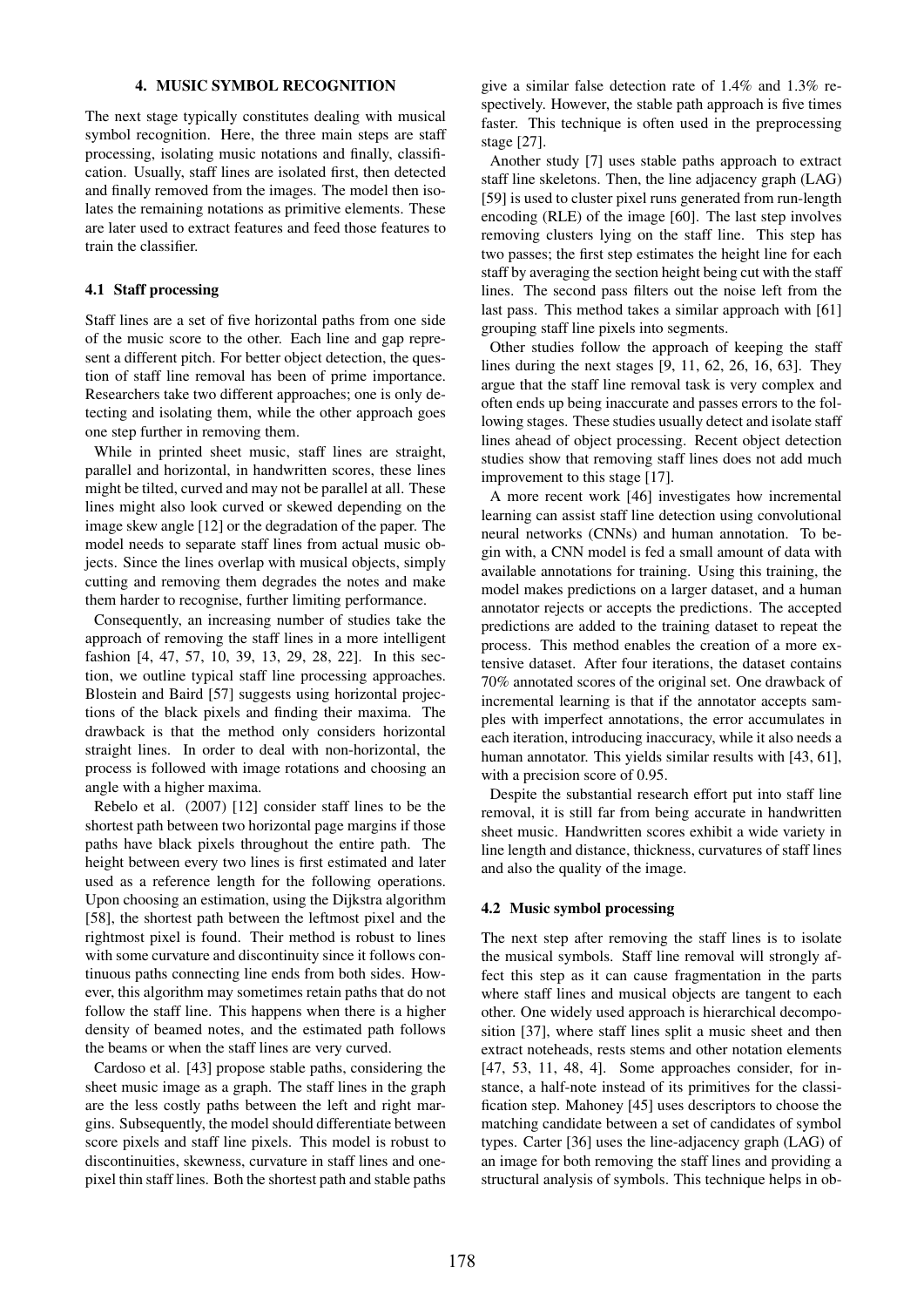

Figure 3: Typical OMR pipeline using deep neural networks

taining more consistent image sectioning, but it is limited to a small range of symbols as well as a potentially severe break-up of symbols.

Some studies skip segmentation and staff line removal [62, 63, 16] and use Hidden Markov Models (HMM). HMMs work on low-level features that are robust to poor quality images and can detect early topographic prints and handwritten pieces. Calvo-Zaragoza [63] split sheet music pages into staves following preprocessing. All staves are normalised and later represented as a sequence of feature vectors. This approach is very similar to [62], however, this study goes one step further and supports the HMM with a statistical N-gram model and achieve a 30% error rate. This performance could be further improved if lyrics are removed, light equalisation is performed and data variations are statistically modelled.

## 4.3 Music symbol classification

After the segmentation of musical primitives, the subsequent process is classification. Objects are classified based on their shapes and similarities. However, since these objects are very often densely packed and overlapping their shapes can become very complex. Therefore, this step is very sensitive to all possible variations in music notations. Fujinaga [2] uses projection profiles for classification, Gocke [11] uses template matching to classify the objects. Other methods used are support vector machines (SVMs), k-nearest neighbour (kNN), neural networks (NN) and hidden Markov models (HMM). A comparative study of the four methods [64], finds SVM performs better than HMMs.

Considering the success of deep neural networks (DNN) in many machine learning tasks, recent studies take this approach in music object recognition and classification. A typical pipeline is shown in Figure 3. These networks have many layers with activation functions employed before information propagates to the next layer. The deeper the model, the more complicated it gets and is able to detect hidden nonlinear relationships between the data, in this case, music objects. The problem with using DNNs in OMR is that they require a significant amount of labelled data for supervised training.

Object detection in images is a very active research field. Regional CNNs (R-CNNs), Faster R-CNN [65], U-nets [66], deep watershed detectors [18] and Single-shot detectors [67, 68] are among some of the approaches proposed recently. Pacha et al. [17] use Faster R-CNN networks with pre-trained models fine-tuned with data from Muscima++ (see Sect. 7 for a summary of OMR datasets). They achieve a mean average precision of up to 80 %. However, such performance is achieved with cropping the image into individual staff lines.

Tuggener et al. [18] use deep watershed detectors in the whole image. It is faster than Faster R-CNN approach in image snippets, and it allows some shift in the data distribution. Nonetheless, it does not perform well on underrepresented classes.

Going further into the pipeline, we should be able to capture and reconstruct the right positions, relationships between notes, and relevant musical semantic information such as duration, onsets, pitch.

## 5. NOTATION RECONSTRUCTION

After classifying and recognising musical objects, the next block should extract musical semantics and structure. As mentioned earlier, OMR is two-dimensional, meaning that recognising the note sequence as well as their spatial relationships are essential. Hence, a model should identify the information about the spatial relationship between the recognised objects. Ng et al. [9] believe that domain knowledge is key to improving OMR tasks and especially music object recognition, similarly to a trained copyist or engraver, to decipher poorly written scores, building on the authors' previous research on printed scores [4]. A multistage process is adopted, in which the first search is for essential features helping the interpretation of the score, verified by their mutual coherence, followed by a more intelligent search for more ambiguous features. Key and time signatures are detected after low-level processing and classification, using these global high-level features to test the earlier results.

Ng and Boyle [4] base their study on three assumptions: i) foreknowing the time signature, ii) key signature, and iii) that the set of the primitive feature set under examination is limited to ten. The first and second assumptions are overcome by geometrically predicting a limited symbol set such as numbers, flats and sharps. The input image goes through binarisation using a threshold, image rotation for de-skew, then the staff lines are detected and erased. Now the image has blocks of pixels, music object primitives and groups of primitives. Further segmentation based on some rules is needed for a group of primitives. After the segmentation process, a classifier uses only the width and the height of the bounding box for recognition based on a sampled training set. The recognised primitives are grouped to reconstruct their semantic meaning. The reconstruction consists of overlaying an ellipse and counting the number of foreground pixels, finding the pitch, search the neighbourhood for other features that might belong to the object and identifying the possible accidents using a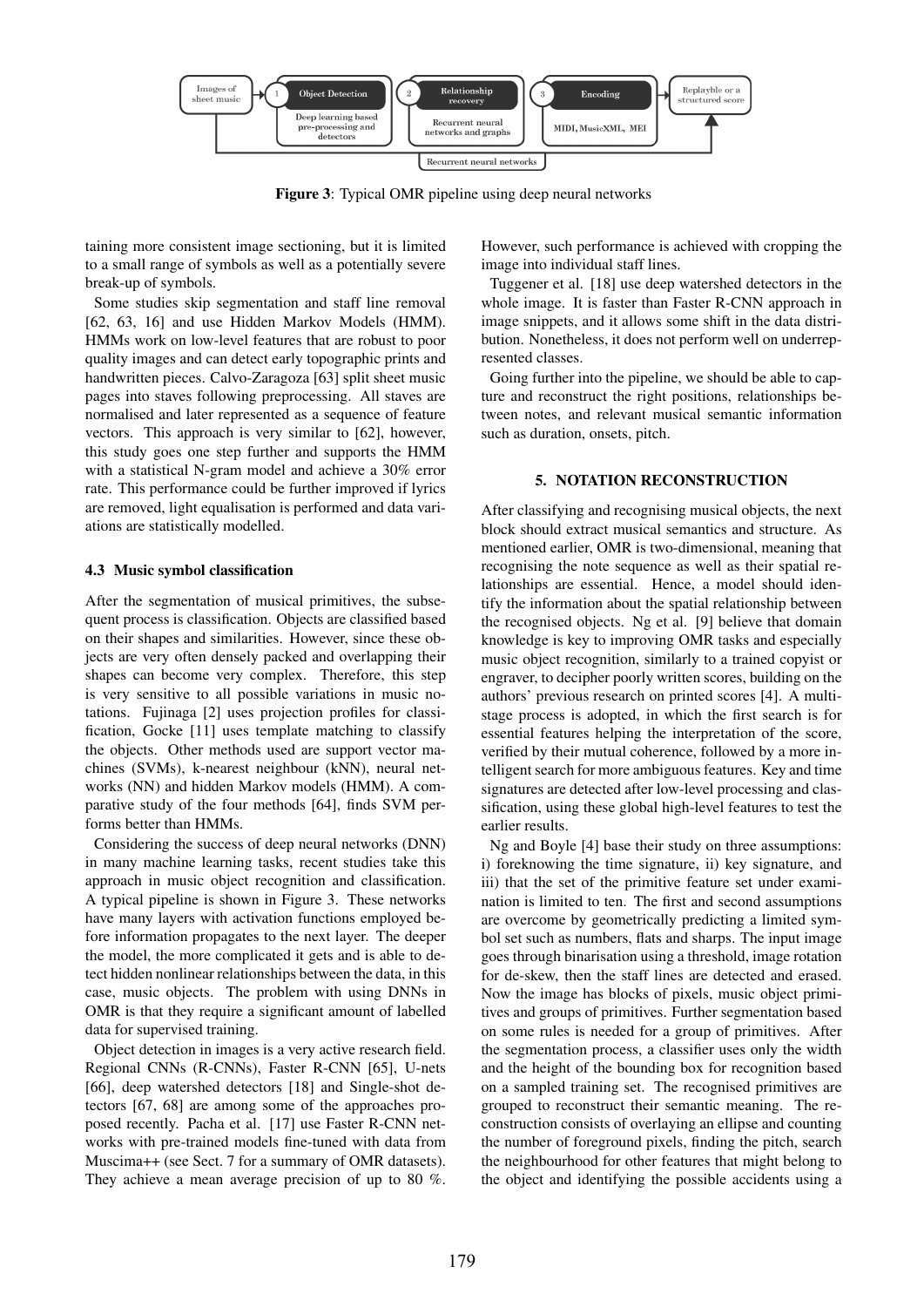nearest neighbourhood (NN) classifier. Music knowledge related to bars, time, and key signatures is applied at this stage. During segmentation, the process relies on straight edges of the objects, therefore is not robust to handwritten scores. The method fails if the symbols are skewed, for instance, when a stem is not perpendicular to a stave line.

Similar to the method mentioned above, another approach is formalising musical knowledge and/or encoding knowledge into grammar rules that explain, for instance, how primitives are to be processed or how graphical shapes are to be segmented [10, 3].

Prerau[34] proposes two levels of grammar. One being notational grammar while the other is a higher-level grammar for music. The first allows the recognition of symbol relationships, the second deals with larger music units. Many other techniques use musical rules to create grammar rules for OMR. Such rules can be exemplified as [37]:

- An accidental is placed before a notehead and at the same height;
- A dot is placed after or above a notehead in a variable distance;
- Between any pair of symbols: they cannot overlap.

The issue with music rules and heuristics is that these rules are very often violated, especially in handwritten music. Furthermore, it is challenging to create rules for many different variations and notations with a high level of complexity. As a result, this approach would not perform well with both typeset and handwritten complex notations, and it is difficult to scale to a broad range of notation and engraving styles.

Pacha et al. [50] propose using graphs to move towards a universal music representation. Considering that in music notations, the relationship between primitives contains the semantic meaning of each primitive; they suggest that OMR should employ a notation assembly stage to represent this relationship. Instead of using grammar and rules mentioned earlier, they use a machine learning approach to assemble a set of detected primitives. The assembly is similar to a graph containing syntactic relationships among primitives capturing the symbol configuration. The robustness of the model regarding variations in bounding boxes leaves room for improvement and so does the notation assembly stage, due to the lack of broader hypotheses on the detected objects.

Baró et al. [52] consider monophonic scores as sequences and use Long Short-Term Memory (LSTM) Recurrent Neural Networks (RNNs) for reading such sequences to retrieve pitch and duration. For evaluation they use Symbol Error Rate (SER) defined as the minimum number of edit operation to convert an array to another. This approach shows to work well with simple scores such as monophonic scores, but fundamental remodelling is needed for more complex scores [52].

This stage reconstructs relationships, structure and semantics from the detected musical objects. A challenging problem in this stage is to model a musical output representation that encodes sheet music as a re-encoded score and the semantics (e.g. onsets, duration, pitch).

## 6. MUSIC NOTATION ENCODING

The output from the previous steps is used to construct a semantic model or data model. This model should represent a re-encoding of the score in the input. The output model should be expressible in a machine-readable format. Usual OMR output formats include MIDI, MusicXML, MEI, NIFF, Finale, and in some software, the music is even rendered into WAVE files. Musical Instrument Digital Interface (MIDI) [69] is an interchange medium between the computer and digital instruments. At the basic level, MIDI includes the temporal position when a note starts, stops, how loud the note is, the pitch of the note, instrument and channel. The main drawback of MIDI is that it cannot represent the relationships between musical symbols, or produce a re-encoded structured file, limiting the output to replayability only.

Notable formats that allow a structured encoding and storing notations include MusicXML [70, 71] and MEI [72, 73]. Both allow further editing in a music notation software. MusicXML is more focused on encoding notation layout. It is designed for archiving and for sharing sheet music between applications. There is ongoing research in the W3C Music Notation Community Group on improving MusicXML format to handle more specific tasks and applications.

The Music Encoding Initiative (MEI) [72] claims to be comprehensive, declarative, explicit and hierarchical. MEI has not been widely used as the final output of OMR systems yet. However, based on the characteristics mentioned above, MEI is able to capture and retain musical semantics better, e.g. relationships between voices, which may benefit music engraving.

There is also work converting OMR output into Semantic Web formats. Jones et. al. [74] propose the use of Linked Data to annotate and improve discovery of music scores using the Resource Description Framework (RDF). The captured information is limited to the number of voices, movements and melodies. Further extensions are needed to store more sophisticated music semantics that support harmony or melody analysis. Nevertheless, the use of Linked Data compatible formats may benefit OMR applications in multiple ways. Linking scores to other music related data on the Web [75] or even features of the audio of a performance [76] could support interactive applications such as score following or large catalogue navigation [77]. The ontologies governing these formats may be used to encode musical or engraving rules to complement probabilistic inference in machine learning models.

To decide which of the encodings to use, we have to think of what an application may require. Using the knowledge obtained in the previous steps and from different studies would assist this stage in its standardisation. Currently there is little research in OMR dealing with encoding, however, many works in other fields focus on encoding formats that better represent music and its structure.

#### 7. DATASETS

Depending on the OMR task to be performed and the nature of the application, different datasets may be suit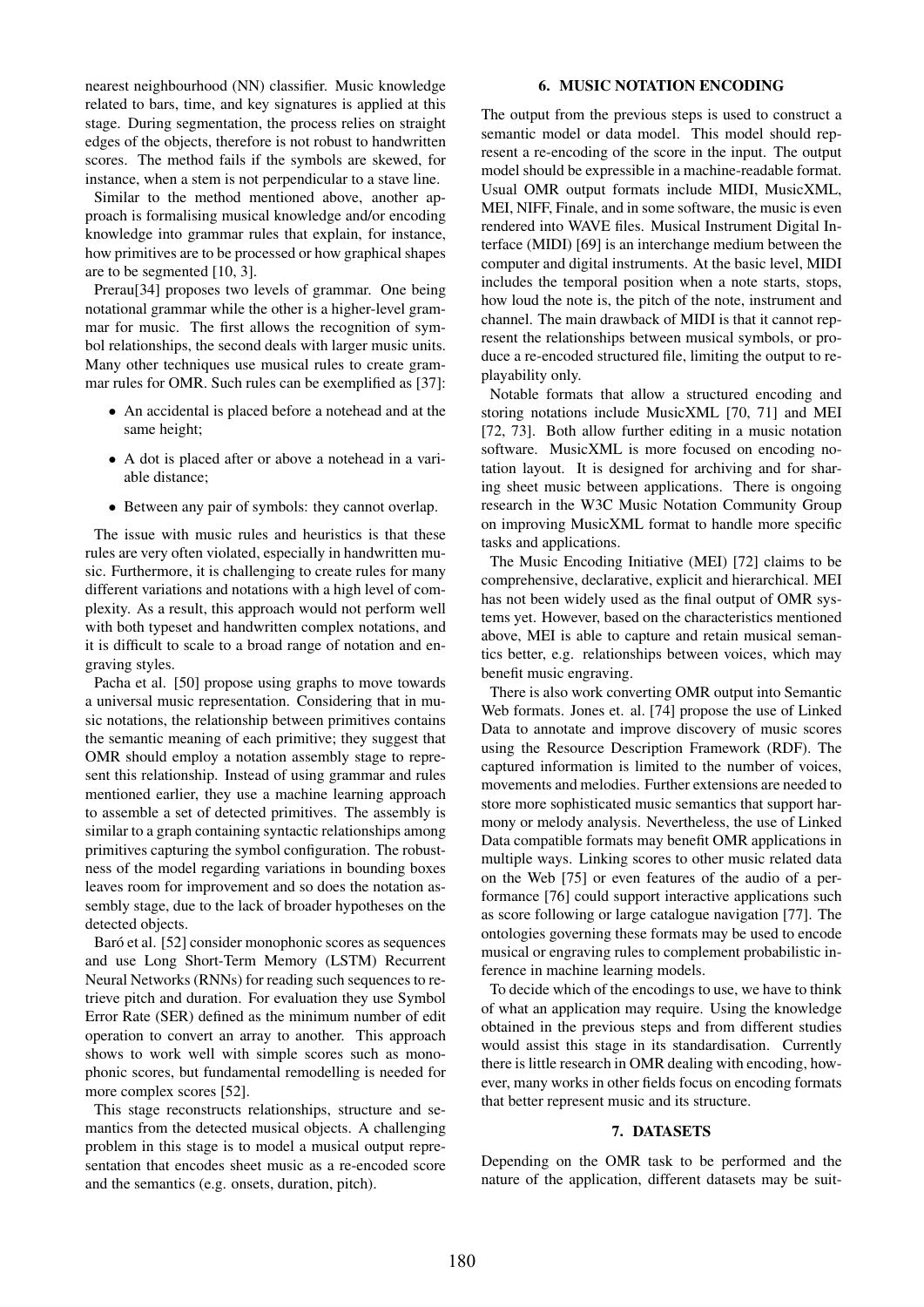able. Existing datasets contain handwritten or copyrightfree printed music sheets in mensural or CWMN notations. Calvo-Zaragoza et al. [78] introduced a new dataset called HOMUS (Handwritten Online Musical Symbols). This contains 15200 samples of 32 types of musical symbols from 100 different musicians. Universal Music Symbol Collection is a dataset of 90000 tiny handwritten and typeset music symbols from 79 classes that can be used to train classifiers.

As for staff line removal, a commonly used dataset is CVC-MUSCIMA [79]. It contains 1000 music sheets written by 50 different musicians. Each musician was asked to transcribe the same given 20 pages of music using the same pen and same style of sheet music paper. These pages include monophonic and polyphonic music, consisting of scores for solo instruments and music scores for choir and orchestra.

An upgraded version of CVC-MUSCIMA is MUS-CIMA++ [15]. It is more suitable for musical symbol detection. It has 91255 symbols with both notation primitives and higher-level notation objects, key signatures or time signatures. Notes are captured using the annotated relationships of the primitives, having this way both low and high-level symbols. DeepScores is a collection that contains 300k annotated images of written music mainly for object classification, detection, and segmentation [80]. This dataset has large images containing tiny objects.

There are also datasets for an end-to-end recognition such as the Printed Images of Music Staves (PrIMuS) [21], or the extended version of this with distorted images to simulate imperfections Camera-PrIMuS [25]. These datasets have 87678 real-music scripts in five different formats: PNG, MIDI, MEI, semantic and agnostic encoding which is a sequence that contains the graphical symbols and their positions without any musical meaning.

Given that the performance of the deep learning methods usually depends on the amount of the data the model is fed, for future work, we propose creating a universal dataset that facilitates the intermediate stages but also an end-to-end system. We want to start by generating music files using a music notation software such as Dorico [81] or Rosegarden [82]. This work will be harmonized with the before-mentioned Muscima++ and DeepScores datasets.

## 8. OPEN ISSUES AND CONCLUSIONS

Low-quality images of sheet music, complex scores, handwritten music and alternate notations are still challenging for OMR, while most of the work focuses on monophonic scores. CWMN notation is highly complex, having dense scores, overlapping symbols, structural complexity, semantic rules that are sometimes violated. For a deep learning approach, in particular, class imbalance is one of the most significant issues; some note types are persistent while some others are rare. An further open issue is the lack of a large labelled dataset with a broad variety of image quality and balanced classes [83].

We can observe a shift in OMR from using conventional image processing and object detection to using neural networks, as shown in Figure 3. Recently published papers take novel approaches and use machine learning methods in all stages of the OMR pipeline. These stages are not necessarily in the order presented above or exhibit all the steps described.

Despite the introduction of deep learning, the field leaves space for improvement in all stages of the pipeline. New opportunities include creating more diverse and better balanced datasets, improving the detection of music objects and staff lines, the reconstruction of semantic meaning, and, perhaps most importantly, standardising the evaluation metrics and the output of the pipeline. A possible final goal is end-to-end learning that would not need intermediate steps. Neural networks are already applied to problems like text and speech recognition and machine translation in this manner. However, these systems are still not adapted to a two-dimensional output sequence such as music [31].

This paper summarised seminal and influential studies conducted in the field of OMR. We discussed different methods and approaches in prominent stages of the OMR pipeline. Our review aims to identify important older works and current state-of-the-art approaches, which can be used as a reference by researchers to begin further work in OMR. It also represents a position in several aspects of the field, including the need for incorporating more prior knowledge, theory and musical information in the processing pipeline, the need for finding new methods to incorporate these priors into statistical learning models such as deep neural networks and a need for more standardisation in OMR evaluation.

## Acknowledgments

The authors acknowledge the support of the AI and Music CDT, funded by UKRI and EPSRC under grant agreement no. EP/S022694/1 and our industry partner Steinberg Media Technologies GmbH for their continuous support.

# 9. REFERENCES

- [1] M. L. West, "The babylonian musical notation and the hurrian melodic texts," *Music & letters*, vol. 75, no. 2, pp. 161–179, 1994.
- [2] I. Fujinaga, "Optical music recognition using projections," Ph.D. dissertation, McGill University Montreal, Canada, 1988.
- [3] B. Coüasnon, P. Brisset, I. Stephan, and C. P. Brisset, "Using logic programming languages for optical music recognition," in *In Proceedings of the Third International Conference on The Practical Application of Prolog*. Citeseer, 1995.
- [4] K. C. Ng and R. D. Boyle, "Recognition and reconstruction of primitives in music scores," *Image and Vision computing*, vol. 14, no. 1, pp. 39–46, 1996.
- [5] G. Chen, L. Zhang, W. Zhang, and Q. Wang, "Detecting the staff-lines of musical score with hough transform and mathematical morphology," in *2010 International Conference on Multimedia Technology*, Oct 2010, pp. 1–4.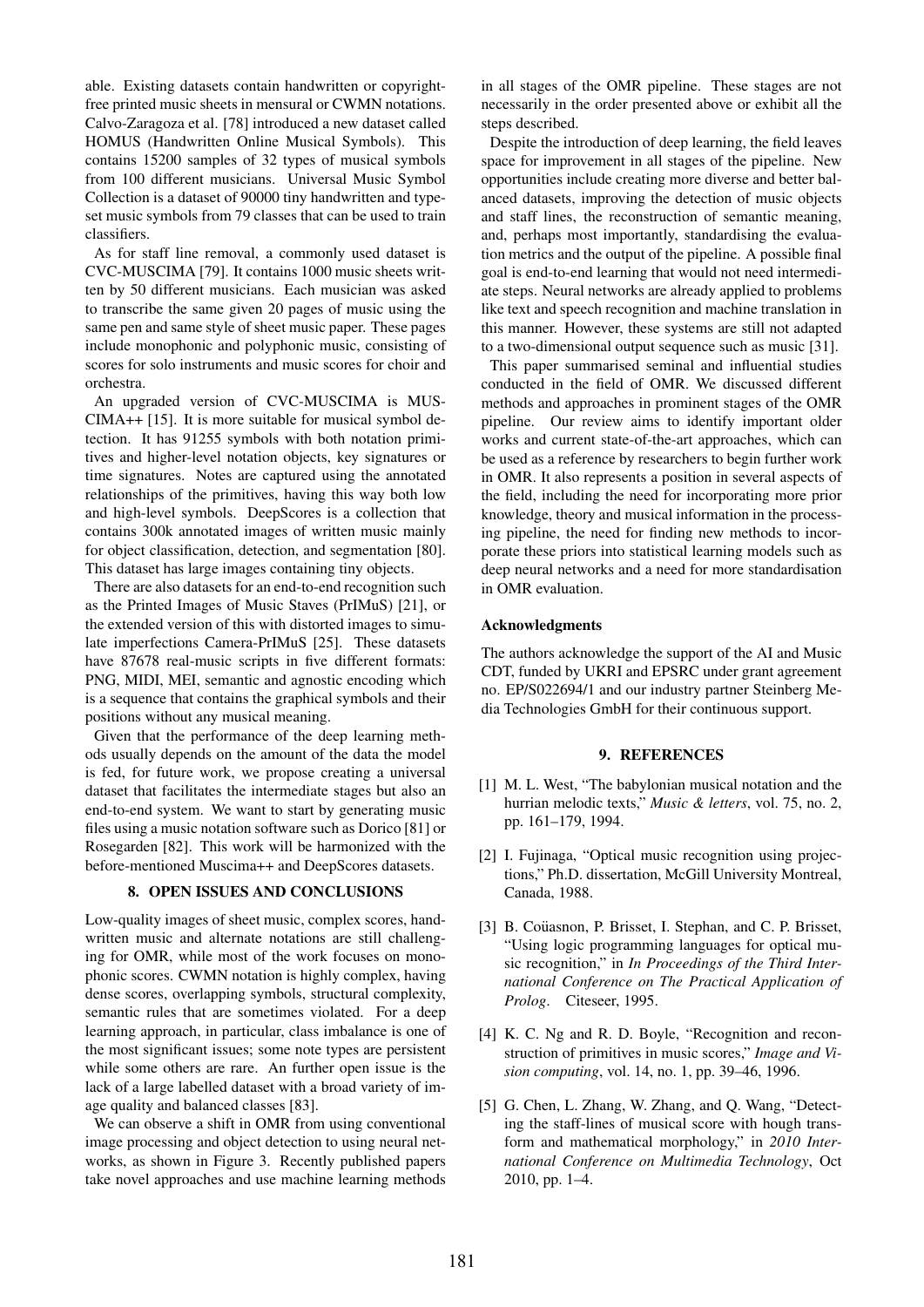- [6] V. H. C. Vidal, "Staffline detection and removal in the grayscale domain," Ph.D. dissertation, Faculdade de Engenharia da Universidade do Porto, 2012.
- [7] H.-N. Bui, I.-S. Na, and S.-H. Kim, "Staff line removal using line adjacency graph and staff line skeleton for camera-based printed music scores," in *2014 22nd International Conference on Pattern Recognition*. IEEE, 2014, pp. 2787–2789.
- [8] Z. Huang, X. Jia, and Y. Guo, "State-of-the-art model for music object recognition with deep learning," *Applied Sciences*, vol. 9, no. 13, p. 2645, 2019.
- [9] K. Ng, D. Cooper, E. Stefani, R. Boyle, and N. Bailey, "Embracing the composer: Optical recognition of handwritten manuscripts." in *ICMC*, 1999.
- [10] D. Bainbridge and T. C. Bell, "A music notation construction engine for optical music recognition," *Softw., Pract. Exper.*, vol. 33, pp. 173–200, 2003.
- [11] R. Gocke, "Building a system for writer identification on handwritten music scores," 2003. [Online]. Available: [https://pdfs.semanticscholar.org/0bec/](https://pdfs.semanticscholar.org/0bec/f150902ad48e080d0572dd5ef26686d442c6.pdf) [f150902ad48e080d0572dd5ef26686d442c6.pdf](https://pdfs.semanticscholar.org/0bec/f150902ad48e080d0572dd5ef26686d442c6.pdf)
- [12] A. Rebelo, A. Capela, J. F. P. d. Costa, C. Guedes, E. Carrapatoso, and J. S. Cardoso, "A shortest path approach for staff line detection," in *Third International Conference on Automated Production of Cross Media Content for Multi-Channel Distribution (AXMEDIS'07)*, Nov 2007, pp. 79–85.
- [13] A. Fornés, J. Lladós, G. Sánchez, and H. Bunke, "On the Use of Textural Features for Writer Identification in Old Handwritten Music Scores," in *2009 10th International Conference on Document Analysis and Recognition*. Barcelona, Spain: IEEE, 2009, pp. 996–1000. [Online]. Available: [http://ieeexplore.ieee.](http://ieeexplore.ieee.org/document/5277541/) [org/document/5277541/](http://ieeexplore.ieee.org/document/5277541/)
- [14] T. Pinto, A. Rebelo, G. Giraldi, and J. S. Cardoso, "Music score binarization based on domain knowledge," in *Iberian Conference on Pattern Recognition and Image Analysis*. Springer, 2011, pp. 700–708.
- [15] J. Hajič and P. Pecina, "The muscima++ dataset for handwritten optical music recognition," in *2017 14th IAPR International Conference on Document Analysis and Recognition (ICDAR)*, vol. 1. IEEE, 2017, pp. 39–46.
- [16] P. P. Roy, A. K. Bhunia, and U. Pal, "Hmm-based writer identification in music score documents without staff-line removal," *Expert Systems with Applications*, vol. 89, pp. 222–240, 2017.
- [17] A. Pacha, K.-Y. Choi, B. Couasnon, Y. Ricquebourg, R. Zanibbi, and H. Eidenberger, "Handwritten Music Object Detection: Open Issues and Baseline Results," in *2018 13th IAPR International Workshop on Document Analysis Systems (DAS)*. Vienna: IEEE, Apr. 2018, pp. 163–168. [Online]. Available: [https:](https://ieeexplore.ieee.org/document/8395189/) [//ieeexplore.ieee.org/document/8395189/](https://ieeexplore.ieee.org/document/8395189/)
- [18] L. Tuggener, I. Elezi, J. Schmidhuber, and T. Stadelmann, "Deep watershed detector for music object recognition," *arXiv preprint arXiv:1805.10548*, 2018.
- [19] A. Baró, P. Riba, J. Calvo-Zaragoza, and A. Fornés, "From optical music recognition to handwritten music recognition: A baseline," *Pattern Recognition Letters*, vol. 123, pp. 1–8, 2019.
- [20] A. Baro, P. Riba, and A. Fornés, "Towards the recognition of compound music notes in handwritten music scores," in *2016 15th International Conference on Frontiers in Handwriting Recognition (ICFHR)*. IEEE, 2016, pp. 465–470.
- [21] J. Calvo-Zaragoza and D. Rizo, "End-to-end neural optical music recognition of monophonic scores," *Applied Sciences*, vol. 8, no. 4, p. 606, 2018.
- [22] C. Wen, A. Rebelo, J. Zhang, and J. Cardoso, "A new optical music recognition system based on combined neural network," *Pattern Recognition Letters*, vol. 58, pp. 1–7, 2015.
- [23] A. Pacha and H. Eidenberger, "Towards Self-Learning Optical Music Recognition," in *2017 16th IEEE International Conference on Machine Learning and Applications (ICMLA)*. Cancun, Mexico: IEEE, Dec. 2017, pp. 795–800. [Online]. Available: [http:](http://ieeexplore.ieee.org/document/8260732/) [//ieeexplore.ieee.org/document/8260732/](http://ieeexplore.ieee.org/document/8260732/)
- [24] ——, "Towards a universal music symbol classifier," in *2017 14th IAPR International Conference on Document Analysis and Recognition (ICDAR)*, vol. 2. IEEE, 2017, pp. 35–36.
- [25] J. Calvo-Zaragoza and D. Rizo, "Camera-primus: Neural end-to-end optical music recognition on realistic monophonic scores." in *ISMIR*, 2018, pp. 248–255.
- [26] J. Calvo-Zaragoza, I. Barbancho, L. J. Tardón, and A. M. Barbancho, "Avoiding staff removal stage in optical music recognition: application to scores written in white mensural notation," *Pattern Analysis and Applications*, vol. 18, no. 4, pp. 933–943, 2015.
- [27] J. Calvo-Zaragoza, A. H. Toselli, and E. Vidal, "Handwritten music recognition for mensural notation: formulation, data and baseline results," in *2017 14th IAPR International Conference on Document Analysis and Recognition (ICDAR)*, vol. 1. IEEE, 2017, pp. 1081– 1086.
- [28] Y.-H. Huang, X. Chen, S. Beck, D. Burn, and L. J. Van Gool, "Automatic handwritten mensural notation interpreter: From manuscript to midi performance." in *ISMIR*, 2015, pp. 79–85.
- [29] L. J. Tardón, S. Sammartino, I. Barbancho, V. Gómez, and A. Oliver, "Optical music recognition for scores written in white mensural notation," *EURASIP Journal on Image and Video Processing*, vol. 2009, no. 1, p. 843401, 2009.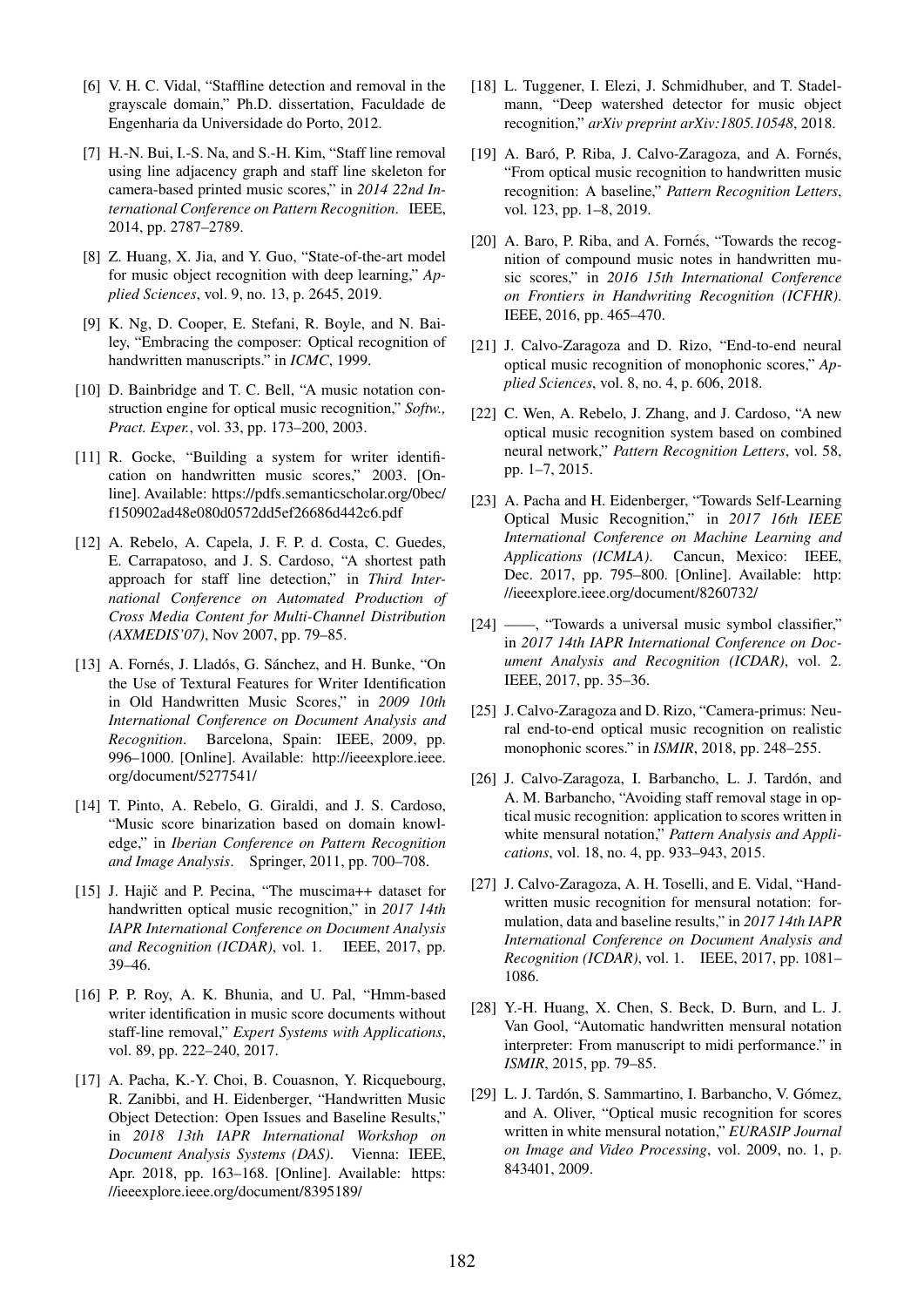- [30] D. Byrd and J. G. Simonsen, "Towards a standard testbed for optical music recognition: Definitions, metrics, and page images," *Journal of New Music Research*, vol. 44, no. 3, pp. 169–195, 2015.
- [31] J. Calvo-Zaragoza, J. Hajič Jr., and A. Pacha, "Understanding Optical Music Recognition," *arXiv:1908.03608 [cs, eess]*, Aug. 2019, arXiv: 1908.03608. [Online]. Available: [http://arxiv.org/abs/](http://arxiv.org/abs/1908.03608) [1908.03608](http://arxiv.org/abs/1908.03608)
- [32] G. Jones, B. Ong, I. Bruno, and N. Kia, "Optical music imaging: music document digitisation, recognition, evaluation, and restoration," in *Interactive multimedia music technologies*. IGI Global, 2008, pp. 50–79.
- [33] D. Pruslin, "Automatic recognition of sheet music, 1966. a critical survey of music image analysis," *Structured document image analysis. Springer, Heidelberg*, pp. 405–434, 1992.
- [34] P. D, "Computer pattern recognition of standard engraved music notation," in *Structured Document Image Analysis*. Springer, 1992, pp. 405–434.
- [35] M. Kassler, "Optical character-recognition of printed music: A review of two dissertations," 1972.
- [36] N. P. Carter, "Automatic recognition of printed music in the context of electronic publishing." Ph.D. dissertation, University of Surrey (United Kingdom)., 1989.
- [37] A. Rebelo, I. Fujinaga, F. Paszkiewicz, A. R. S. Marcal, C. Guedes, and J. S. Cardoso, "Optical music recognition: state-of-the-art and open issues," *Int J Multimed Info Retr*, vol. 1, no. 3, pp. 173–190, Oct. 2012. [Online]. Available: [http:](http://link.springer.com/10.1007/s13735-012-0004-6) [//link.springer.com/10.1007/s13735-012-0004-6](http://link.springer.com/10.1007/s13735-012-0004-6)
- [38] I. Fujinaga, "Staff detection and removal," in *Visual Perception of Music Notation: On-Line and Off Line Recognition*. IGI Global, 2004, pp. 1–39.
- [39] A. Fornés, J. Lladós, G. Sánchez, and H. Bunke, "Writer identification in old handwritten music scores," in *2008 The Eighth IAPR International Workshop on Document Analysis Systems*. IEEE, 2008, pp. 347– 353.
- [40] T. Ridler, S. Calvard *et al.*, "Picture thresholding using an iterative selection method," *IEEE transactions on Systems, Man and Cybernetics*, vol. 8, no. 8, pp. 630– 632, 1978.
- [41] D. H. Ballard, "Generalizing the hough transform to detect arbitrary shapes," *Pattern recognition*, vol. 13, no. 2, pp. 111–122, 1981.
- [42] D. Bainbridge and T. Bell, "Identifying music documents in a collection of images," in *ISMIR*. University of Canterbury. Computer Science and Software Engineering., 2006, pp. 47–52.
- [43] J. dos Santos Cardoso, A. Capela, A. Rebelo, C. Guedes, and J. Pinto da Costa, "Staff Detection with Stable Paths," *IEEE Trans. Pattern Anal. Mach. Intell.*, vol. 31, no. 6, pp. 1134–1139, Jun. 2009. [Online]. Available: [http://ieeexplore.ieee.org/](http://ieeexplore.ieee.org/document/4775904/) [document/4775904/](http://ieeexplore.ieee.org/document/4775904/)
- [44] C. Dalitz, M. Droettboom, B. Pranzas, and I. Fujinaga, "A Comparative Study of Staff Removal Algorithms," *IEEE Trans. Pattern Anal. Mach. Intell.*, vol. 30, no. 5, pp. 753–766, May 2008. [Online]. Available: <http://ieeexplore.ieee.org/document/4359356/>
- [45] J. V. Mahoney, "Automatic analysis of music score images," Ph.D. dissertation, Massachusetts Institute of Technology, Department of Electrical Engineering . . . , 1982.
- [46] A. Pacha, "Incremental supervised staff detection," in *Proceedings of the 2nd International Workshop on Reading Music Systems, Delft, 2019*. WORMs, 2019. [Online]. Available: [https://alexanderpacha.files.wordpress.com/2019/11/](https://alexanderpacha.files.wordpress.com/2019/11/2019-incremental-supervised-staff-detection.pdf) [2019-incremental-supervised-staff-detection.pdf](https://alexanderpacha.files.wordpress.com/2019/11/2019-incremental-supervised-staff-detection.pdf)
- [47] G. S. Choudhury, M. Droetboom, T. DiLauro, I. Fujinaga, and B. Harrington, "Optical music recognition system within a large-scale digitization project." in *IS-MIR*, 2000.
- [48] H. MIYAO and Y. NAKANO, "Note symbol extraction for printed piano scores using neural networks," *IEICE TRANSACTIONS on Information and Systems*, vol. 79, no. 5, pp. 548–554, 1996.
- [49] K. Yun, A. Huyen, and T. Lu, "Deep neural networks for pattern recognition," *arXiv preprint arXiv:1809.09645*, 2018.
- [50] A. Pacha, J. Calvo-Zaragoza, and J. Hajic jr, "Learning notation graph construction for full-pipeline optical music recognition," in *20th International Society for Music Information Retrieval Conference*, 2019.
- [51] A. Pacha and J. Calvo-Zaragoza, "Optical music recognition in mensural notation with region-based convolutional neural networks." in *ISMIR*, 2018, pp. 240–247.
- [52] A. Baró, P. Riba, J. Calvo-Zaragoza, and A. Fornés, "Optical music recognition by long short-term memory networks," in *International Workshop on Graphics Recognition*. Springer, 2017, pp. 81–95.
- [53] M. Droettboom, I. Fujinaga, and K. MacMillan, "Optical music interpretation," in *Joint IAPR International Workshops on Statistical Techniques in Pattern Recognition (SPR) and Structural and Syntactic Pattern Recognition (SSPR)*. Springer, 2002, pp. 378– 387.
- [54] J. Calvo-Zaragoza and A.-J. Gallego, "A selectional auto-encoder approach for document image binarization," *Pattern Recognition*, vol. 86, pp. 37–47, 2018.